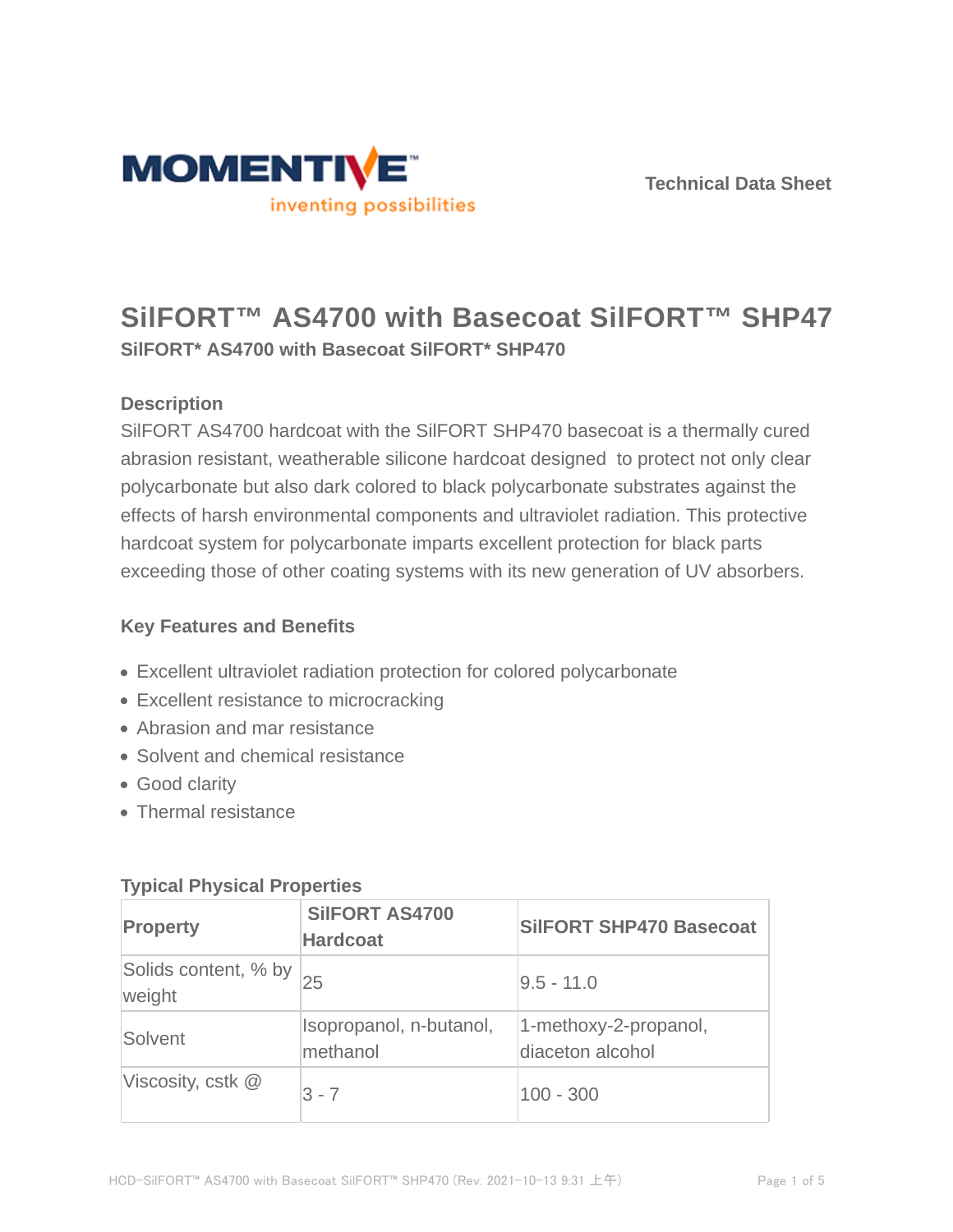| $25^{\circ}$ C   |      |      |
|------------------|------|------|
| Density, $g/cm3$ | 0.92 | 0.95 |

### **Instructions for Use General Requirements**

Areas where coated, wet parts are handled, should be clean and dust-free (Class 1,000 acc. to US Federal Standard 209e or class <6 acc. to ISO 14644-1). If necessary, parts should be washed or wiped clean with e.g. Isopropanol, followed by an ionized air blow-off. Cleanliness is critical for the production of good parts. Both basecoat and hardcoat solutions should be filtered continuously through a 5 to 8 µm pre-filter followed by a gel-filter of 1 µm.

For curing, electric or indirect gas fired ovens with good convection and air exchange and an overall temperature variation of +/- 2 °C are recommended. Both products have to be oven cured.

For the best optical results of basecoat & hardcoat, especially on transparent parts, flow- or dip-coating are strongly recommended.

### **SilFORT SHP470 Basecoat**

The basecoat can be applied by dip, spray or flow coating to polycarbonate parts that have an initial stress level of less than 1000 psi (6.9 MPa). If a higher stress level is found to exist, the tool and molding conditions should be adjusted to reduce residual stress on parts. Alternatively, parts can be annealed to reduce stress, (for example, 30 minutes at 130°C for each 2.5 mm of part thickness).

If necessary, basecoat solids may be reduced by adding solvent.

### **SilFORT AS4700 Hardcoat**

The hardcoat can be applied by dip, spray or flow coating to polycarbonate parts with the basecoat on. If necessary, hardcoat solids may be reduced by adding solvent.

### **CAUTION**

Do not use hardcoat solvents, to dilute basecoat or flush basecoat piping system.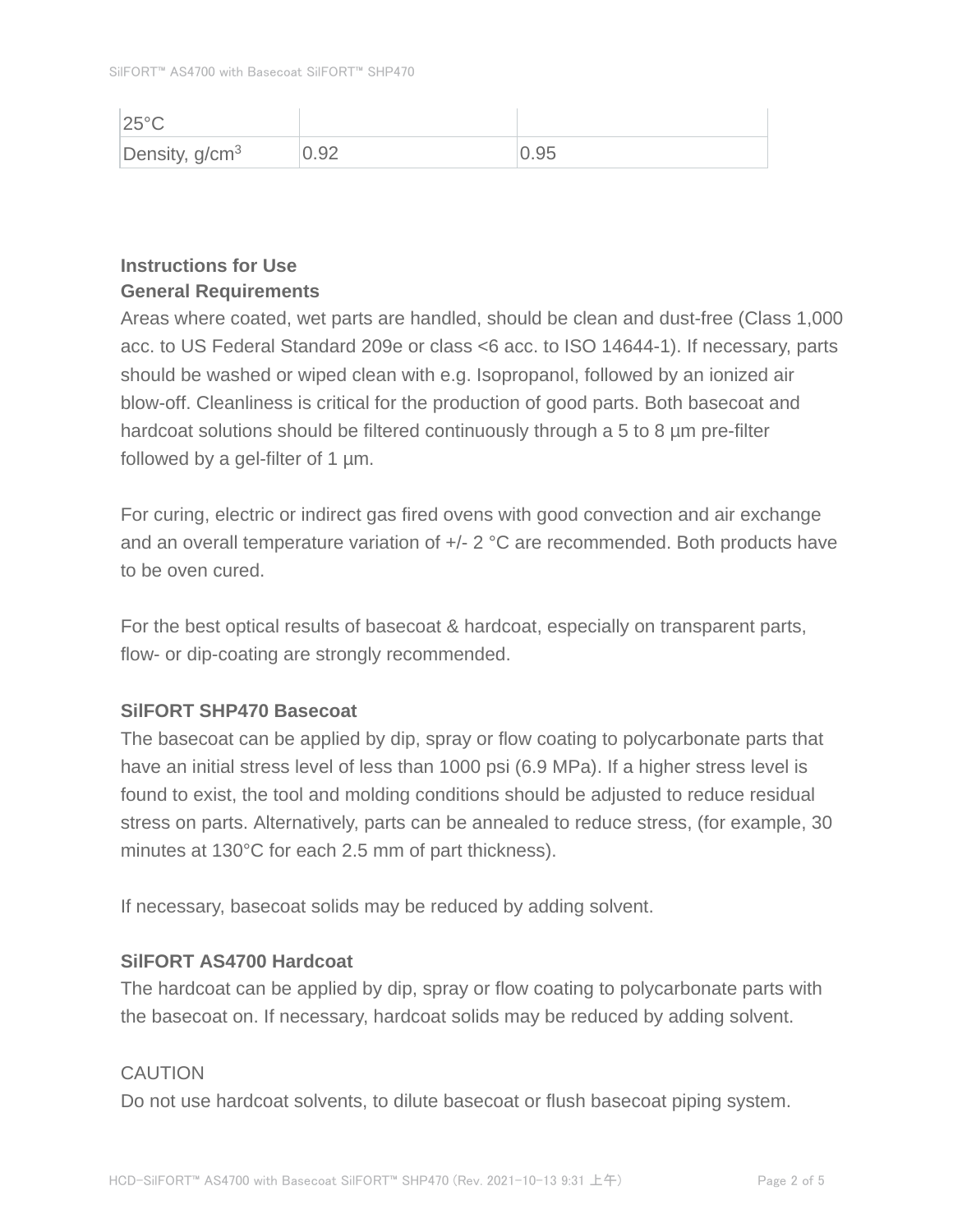For further information on application, flash off and curing conditions of both products, refer to Momentive performance materials' processing recommendations or consult one of our application experts.

#### **Patent Status**

Nothing contained herein shall be construed to imply the nonexistence of any relevant patents or to constitute a permission, inducement or recommendation to practice any invention covered by any patent, without authority from the owner of the patent.

#### **Product Safety, Handling and Storage**

**SilFORT AS4700 Hardcoat** - Refrigeration is required. The warranty period is 3 months from date of shipment if stored in the original unopened container <10°C (50°F).

**SilFORT SHP470 Basecoat** - Store and ship at ambient temperature approximately +2 to+38°C. When stored in original sealed container, SilFORT© SHP470 will have a warranty period of 4 years. Exposures to low temperatures may cause some solid precipitation. If this occurs, the precipitate may be re-dissolved by submerging the vented closed container in a warm water bath. Mix until homogeneous.

Customers should review the latest Material Safety Data Sheet (MSDS) and label for product safety information, safe handling instructions, personal protective equipment if necessary, and any special storage conditions required for safety. MSDS are available at www.momentive.com or, upon request, from any Momentive Performance Materials (MPM) representative. **For product storage and handling procedures to maintain the product quality within our stated specifications, please review Certificates of Analysis, which are available in the Order Center**. Use of other materials in conjunction with MPM products (for example, primers) may require additional precautions. Please review and follow the safety information provided by the manufacturer of such other materials.

#### **Limitations**

Customers must evaluate Momentive Performance Materials products and make their own determination as to fitness of use in their particular applications.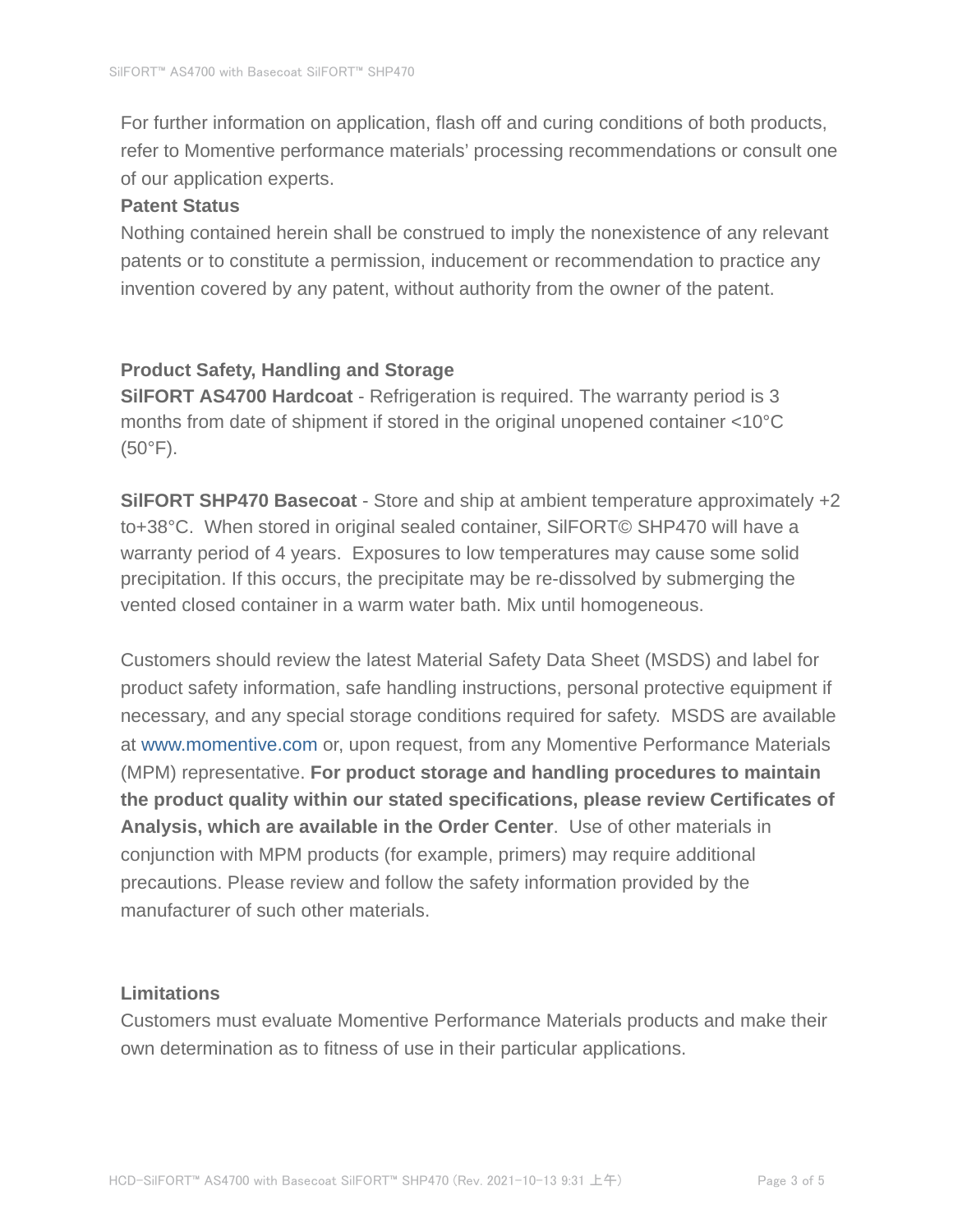#### **Contact Information**

Email

commercial.services@momentive.com

#### **Telephone**

| <b>Americas</b> | <b>Latin America</b> | <b>EMEAI- Europe, Middle</b><br>East, Africa & India | <b>ASIA PACIFIC</b> |
|-----------------|----------------------|------------------------------------------------------|---------------------|
| +1 800 295 2392 | <b>Brazil</b>        | <b>Europe</b>                                        | <b>China</b>        |
| Toll free*      | +55 11 4534 9650     | +390510924300                                        | 800 820 0202        |
| +704 805 6946   | Direct Number        | Direct number                                        | Toll free           |
| Direct Number   |                      |                                                      | +86 21 3860 4892    |
|                 |                      |                                                      | Direct number       |
| *All American   | <b>Mexico</b>        | India, Middle East &                                 | Japan               |
| countries       | +52 55 2169 7670     | <b>Africa</b>                                        | +81 3 5544 3111     |
|                 | <b>Direct Number</b> | + 91 44 71212207                                     | Direct number       |
|                 |                      | Direct number*                                       |                     |
|                 |                      | *All Middle Eastern                                  | <b>Korea</b>        |
|                 |                      | countries, Africa, India,                            | +82 2 6201 4600     |

For literature and technical assistance, visit our website at: www.momentive.com

#### **DISCLAIMER:**

**THE MATERIALS, PRODUCTS AND SERVICES OF MOMENTIVE PERFORMANCE MATERIALS INC. AND ITS SUBSIDIARIES AND AFFILIATES (COLLECTIVELY "SUPPLIER"), ARE SOLD SUBJECT TO SUPPLIER'S STANDARD CONDITIONS OF SALE, WHICH ARE INCLUDED IN THE APPLICABLE DISTRIBUTOR OR OTHER SALES AGREEMENT, PRINTED ON THE BACK OF ORDER ACKNOWLEDGMENTS AND INVOICES, AND AVAILABLE UPON REQUEST. ALTHOUGH ANY INFORMATION, RECOMMENDATIONS, OR ADVICE CONTAINED HEREIN IS GIVEN IN GOOD FAITH, SUPPLIER MAKES NO WARRANTY OR GUARANTEE, EXPRESS OR IMPLIED, (i) THAT THE RESULTS DESCRIBED HEREIN WILL BE OBTAINED UNDER END-USE CONDITIONS, OR (ii) AS TO THE EFFECTIVENESS OR SAFETY OF ANY DESIGN INCORPORATING ITS PRODUCTS, MATERIALS, SERVICES, RECOMMENDATIONS OR ADVICE.**